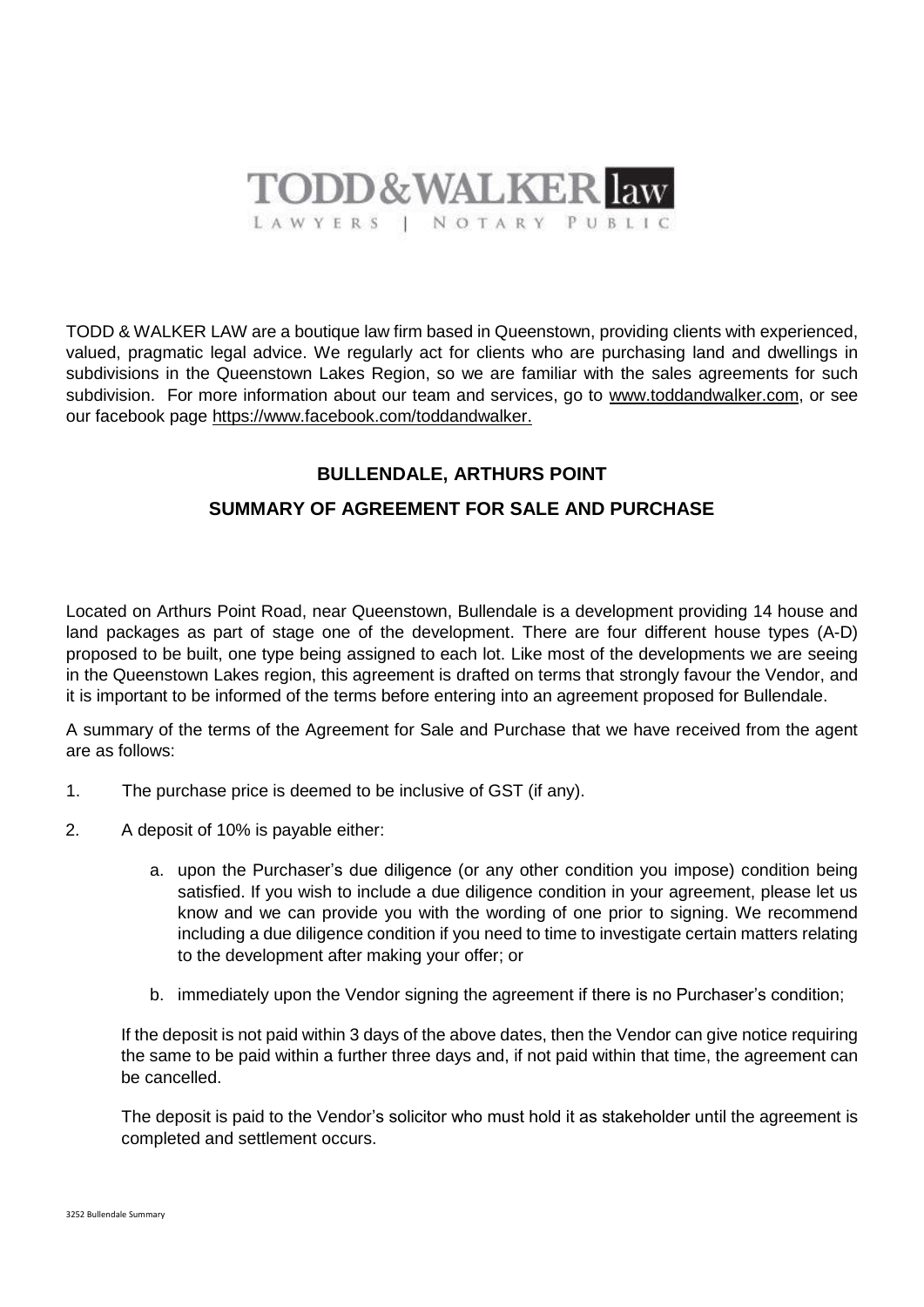**Note: For those Purchasers relying on Kiwisaver to pay their deposit it can take up to 10 working days to process an application to withdraw your kiwisaver funds. An application must contain all the required documentation which includes a signed agreement. Therefore, if a Purchaser is relying on Kiwisaver to pay their deposit there is the possibility that the application will not be processed within the time the deposit becomes due, and the Vendor may have the right to cancel the agreement. Purchasers who are relying on Kiwisaver should contact their Kiwisaver scheme provider prior to the signing of the agreement because pre-approval can in some cases be obtained in order to speed up the application process. Alternatively you could impose a later date for paying the deposit in your offer.**

3. The Vendor has until 31 October 2018 to obtain a separate title, and complete the building of the dwelling. If they do not provide title and a completed dwelling by that date you have the right to cancel the agreement. However, if the Vendor has experienced delays in obtaining consents, or has experienced a delay as a result of delay or default by any third party, weather conditions, strikes etc, then the Vendor is entitled to extend this date by 6 months. While this period may seem generous, it is assumed any Vendor will wish to complete the development in the shortest possible time so that they can have access to the full purchase price.

**Note: Generally, a pre-approved home loan from a bank is valid for six months. Therefore, it is important to be aware that some banks are unlikely to grant pre-approvals because the above term establishes that settlement may not occur for more than 18 months. If a Purchaser intends on obtaining home loan pre-approval it is important that they talk to the banks as soon as possible.** 

- 4. The agreement is conditional upon the Vendor obtaining all necessary consents for the development, and obtaining a sufficient number of sales, to enable the Vendor to proceed with the development by 31 August 2017.
- 5. The agreement makes it clear that the design of the development and the dwelling may be changed by the Vendor, provided it does not materially diminish the value of the property.
- 6. The Vendor is required to transfer any Builder's Guarantee to the Purchaser, provided such guarantee allows for a transfer. If the guarantee does not allow for a transfer, they are not required to do so. Until we know who the Vendor is using to build the dwellings we won't be able to ascertain whether any builders guarantee can be transferred.
- 7. The Vendor is entitled to change the Scheme Plan of the subdivision at its discretion. If the final area of the lot you purchase is materially less than shown on the Scheme Plan or if any amendment materially diminishes the value of the lot by more than 10%, the Purchaser will be entitled to a prorata reduction in purchase price. Any reduction in size or value of less than 10% will not allow for a reduction in purchase price, nor trigger any right of compensation or an ability to cancel the agreement.
- 8. The agreement specifically provides that the Vendor may grant any easements, encumbrances and consent notices required by it to complete the development. A proposed form of covenant is provided for, and we discuss this further under the heading Land Covenant.
- 9. The Vendor can make any adjustments or variations to the Scheme Plan, Plans and Specifications, staging of the Development, and any other aspects whatsoever in relation to the Development.
- 10. The Vendor can vary the materials used in the construction of the dwelling, and can substitute them for other products provided they do not "materially diminish the value of the property". The standard of "materially diminish" is to be determined by the Vendor's adviser acting independently.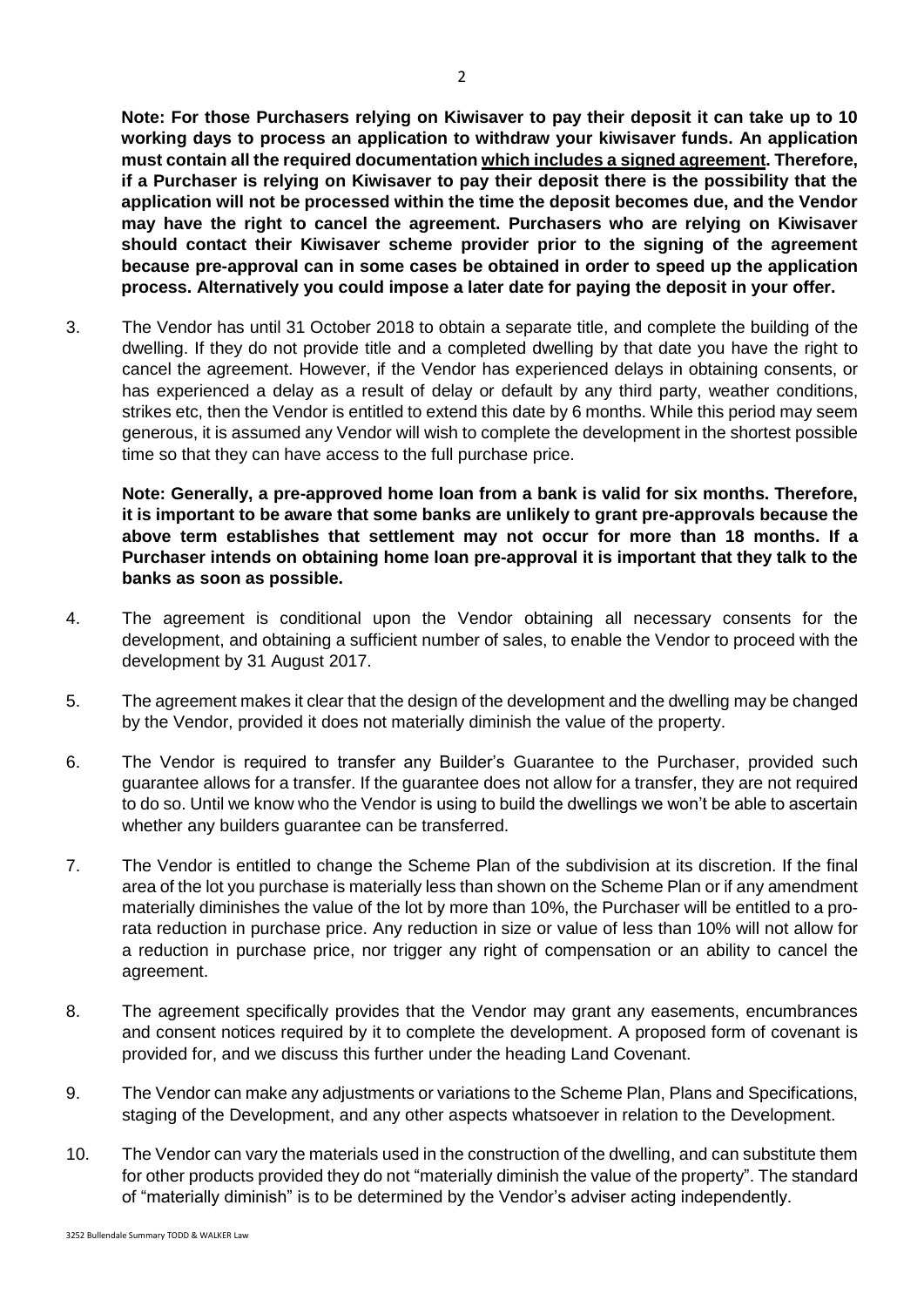- 11. In respect of any of the above, there is to be no liability for any damages or compensation payable for any such changes.
- 12. The Purchaser will have 30 days from settlement in which to notify the Vendor of any defects in the property, which the Vendor must thereafter rectify.
- 13. The Purchaser has no right to caveat the title to the land being purchased.
- 14. Purchasers will not be able to object to any application the Vendors make for any resource consent for any development of the site, and if called upon to do so, are required to give their written approval in respect of any resource consent or other planning approval.
- 15. Settlement is required on the later of:
	- a. Five working days following issue of a Code Compliance Certificate for the dwelling; or
	- b. Five working days following issue of a separate title to the property; or
	- c. Five working days following Certificate of Practical Completion for the dwelling is issued.
- 16. If you wish to on-sell the property prior to settlement and payment being made in full, the Vendor can require that the new Purchaser sign a Deed of Covenant with the Vendor requiring them to observe the terms of the agreement.

## **LAND COVENANT**

When the titles issue, there will be a land covenant registered against the titles which require compliance with various rules. The land covenant will apply post construction of the dwelling and will be relevant to purchaser's so far as additions and alterations to the dwelling are concerned. The proposed form of Land Covenant included with the agreement requires compliance with the following:

- 1. Before undertaking any additions or alterations to your dwelling, you must obtain the consent of the Vendor (or the Vendor's successor), and the owners of the properties immediately adjacent to your lot. Consent cannot be unreasonably withheld, provided the proposal is not materially different from the existing dwelling.
- 2. Roof and cladding colour must be within the range of muted tones.
- 3. Cladding must not be fibre cement, uncoated fibre materials, untreated timber, iron and steel unless painted or coloursteel, unpainted concrete blocks.
- 4. Trees are not to exceed 5 metres in height.
- 5. No caravans, sheds or huts are to be used as temporary residence.
- 6. Caravans must be kept inside a garage.
- 7. Stages of building must be completed within one year from commencement.
- 8. No rubbish is to be stored on the property.
- 9. Broom, gorse, weeds etc must be controlled.
- 3252 Bullendale Summary TODD & WALKER Law 10. You must not keep a dog on the property that is a nuisance, danger or annoyance to other